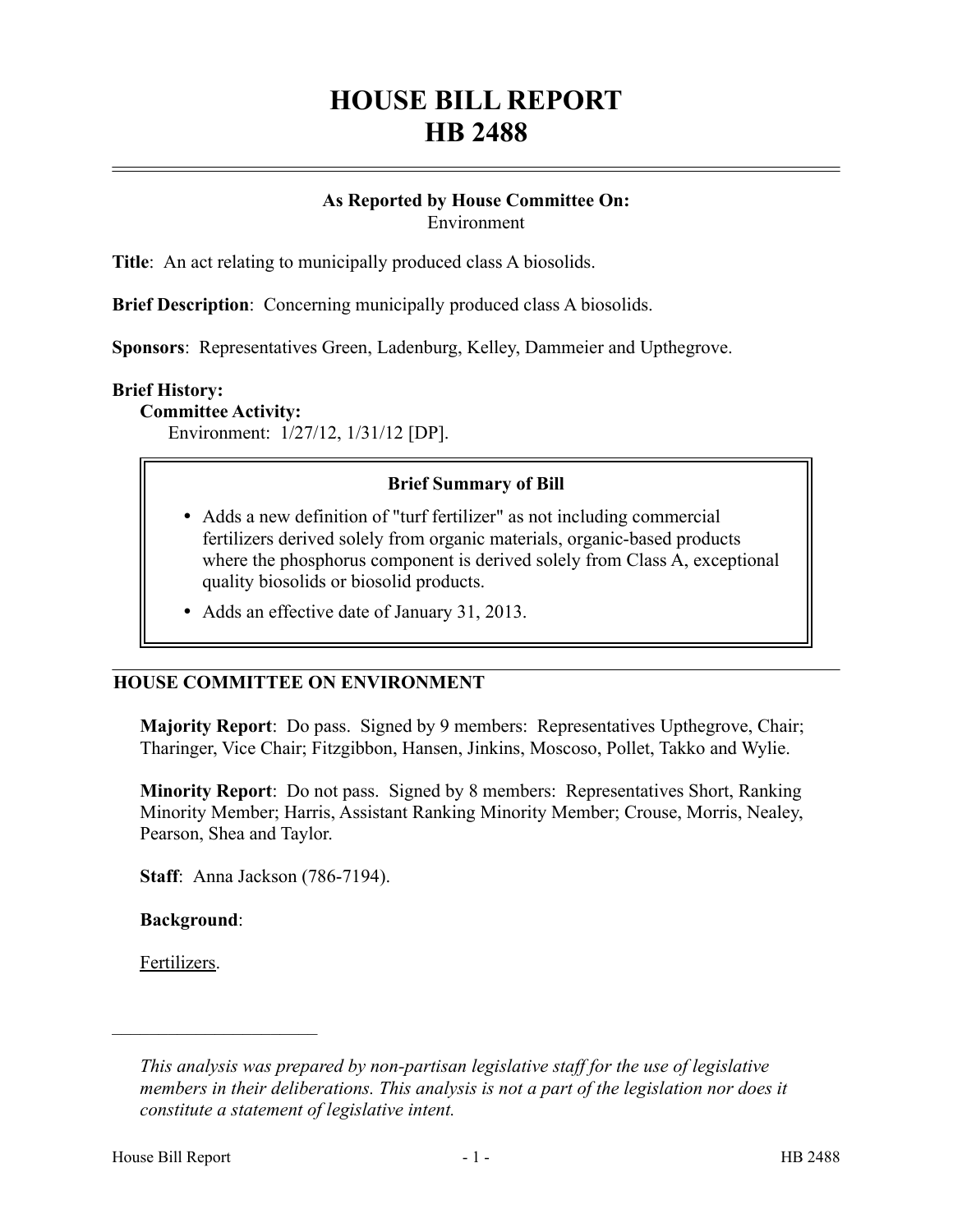Under state law, only commercial fertilizer that has been registered with the Washington State Department of Agriculture (WSDA) may be distributed. Registering with the WSDA includes the creation of a label for each product. Most packaged commercial fertilizers must have a conspicuous label, placed on or affixed to the package, stating in clear, legible form the product name, net weight, brand, and grade. Both the registration form submitted to the WSDA and label must identify if the products are waste-derived fertilizers, micronutrient fertilizers, or fertilizer materials containing phosphate. It is unlawful to distribute misbranded commercial fertilizer.

In 2011 the Legislature passed a law that prohibits, with some exceptions, the use and retail sale of turf fertilizers that contain phosphorus, as well as the application of turf fertilizer that contains phosphorus to turf. The prohibition goes into effect on January 1, 2013. The prohibition does not apply in the following situations: (1) if the fertilizer is being used to establish or repair grass during a growing season; (2) for adding phosphorus to soils with deficient plant-available phosphorus levels; or (3) for application to pasture lands, houseplants, flower or vegetable gardens, or agricultural or silvicultural lands.

# Biosolids.

Biosolids are are nutrient-rich organic materials resulting from the treatment of domestic sewage in a treatment facility. When treated and processed, these residuals can be recycled and applied as fertilizer to improve and maintain productive soils and stimulate plant growth.

Under federal law, there are different rules for different classes of biosolids. Class A biosolids contain no detectible levels of pathogens.

**Summary of Bill**:

A new definition is added for "turf fertilizer," which does not include commercial fertilizers derived solely from organic materials, organic-based products where the phosphorus component is derived solely from Class A, exceptional quality biosolids or biosolid products.

–––––––––––––––––––––––––––––––––

–––––––––––––––––––––––––––––––––

The section of law containing the definitions for the chapter on fertilizers, minerals, and limes takes effect on January 31, 2013.

**Appropriation**: None.

**Fiscal Note**: Not requested.

**Effective Date**: The bill takes effect on January 1, 2013.

**Staff Summary of Public Testimony**: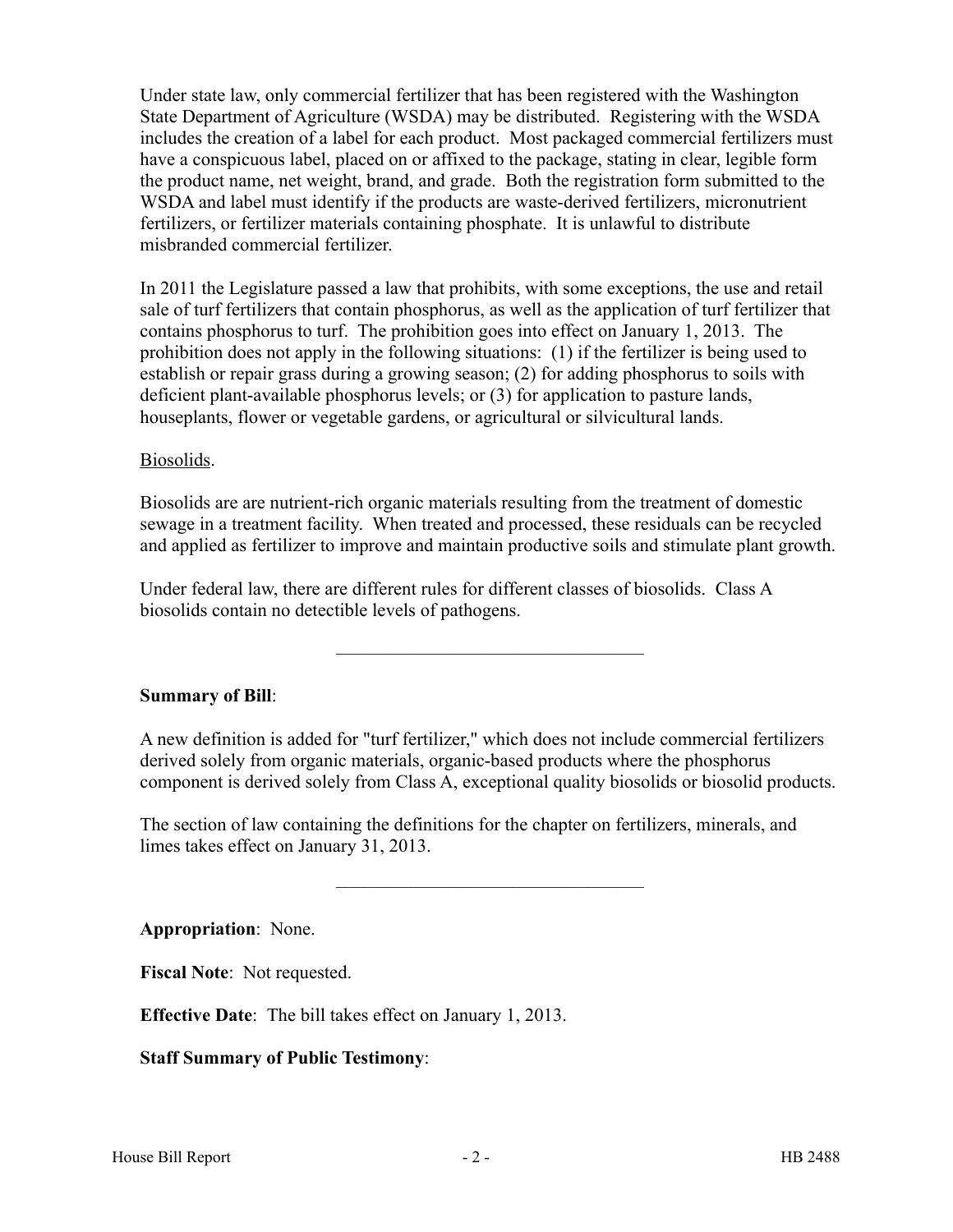(In support) Pierce County has spent millions of dollars to develop a wastewater treatment plant that produces an environmentally-friendly biosolid turf fertilizer. One hundred percent of what comes out of the treatment plant is sold as this product. House Bill 1489 from 2011 banned the use and sale of fertilizers containing phosphorus, which is a worthy cause, but the turf fertilizer that is being produced in Pierce County's treatment plant did not "make the cut" in that bill, even though it is a natural, slow-released phosphorus product; this was an unintended consequence of the bill. Pierce County simply asks that the use and sale of biosolid turf fertilizers become legal under state law.

The product produced by Pierce County, SoundGRO, is a biosolid fertilizer composed of 100 percent Class A biosolids. Pierce County determined this was the most sustainable solution for dealing with our biosolids, due to less odor released than in producing Class B biosolids (or sludge), reducing the final volume of the biosolid material by drying and pelletizing it, and using the biogas as part of the wastewater treatment plant process. Pierce County's facility is in its sixth year of production of SoundGRO. The wastewater treatment process used to produce this product has been approved by the Department of Ecology, and the federal Environmental Protection Agency has endorsed biosolid-based fertilizers as environmentally safe and beneficial to plant growth. Distribution of this product has expanded to five states, and the total volume of product distributed last year in Washington was 2,800 tons.

SoundGRO is a unique product in that it is naturally derived, and also due to the fact that it is licensed under the WSDA and classified as a fertilizer. We did this for certain economic and tax benefits, which the community benefits from, but also for the different marketing options it allows, it can be marketed as a fertilizer. SoundGRO has been very successful and we anticipate more facilities will be built to produce it, based on its success to date.

This bill supports Washington's policy of maximizing the beneficial use of biosolids and other organic-based products. Phosphorus in organic products is released more slowly than in nonorganic ones, so it is not absorbed as quickly by plants. The restrictions for Class A biosolids are less burdensome because the product has already met the requirements of lower class biosolids. Many Class A biosolids are being distributed as products today, but are not subject to the same restrictions as Pierce County's product because they are not licensed and distributed as fertilizers. It does not make sense to treat Pierce County's product differently.

(With concerns) The definition of "turf fertilizer" in the bill is unclear. There are a number of biosolid products on the market today, as well as organic-based products, and it is unclear whether these would fall under the definition of "turf fertilizer." The WSDA believes the intent of last year's legislation was to reduce the amount of phosphorus into the environment; in addition, the WSDA has not seen any conclusive data to indicate a difference between an organic source of phosphorus and nonorganic phosphorus and differing effects on water quality through surface water run-off.

(Opposed) Pierce County has developed a fine product; however, last year, the Legislature decided to ban the use of fertilizers containing phosphorus on turf. Pierce County's product contains phosphorus, so it should not be allowed to be applied on turf. There is another solution, however, in terms of what to do with Pierce County's biosolids: House Bill 1489 from 2011, which is now law, does not limit the use of phosphorus on trees, ornamental